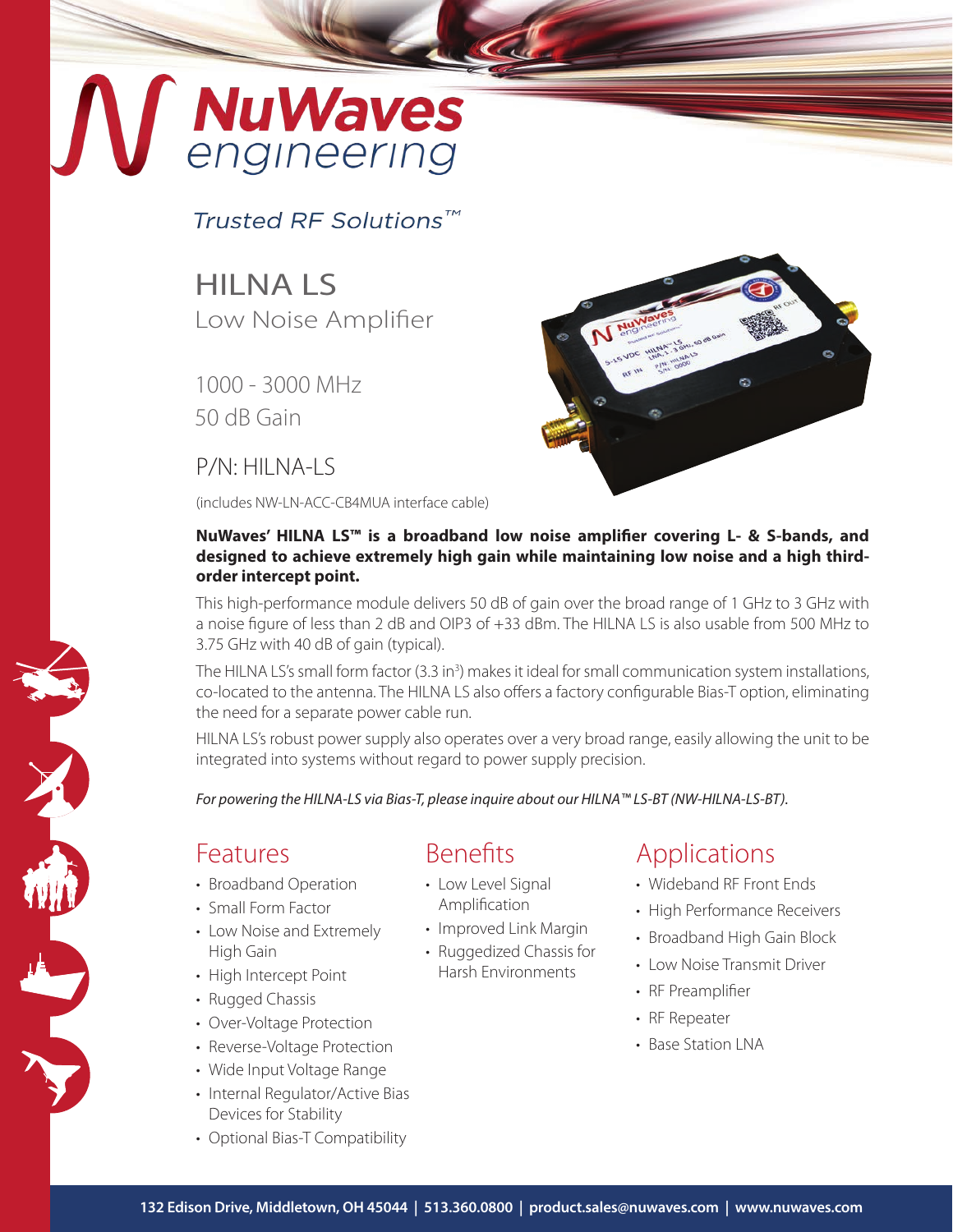# Specifications

#### Absolute Maximums

| <b>Parameter</b>                      | <b>Rating</b> | <b>Unit</b> |
|---------------------------------------|---------------|-------------|
| Max Device Voltage                    | 15            |             |
| Max Device Current                    | 300           | mA          |
| Max RF Input Power, $Z_L = 50 \Omega$ | $+20$         | dBm         |
| Max Operating Temperature             | 60            | ٩٢          |
| Max Storage Temperature               | 85            |             |

| <b>Export Classification</b> |  |  |  |  |
|------------------------------|--|--|--|--|
| 5A991.B                      |  |  |  |  |

#### Electrical Specifications @ 12 VDC, 25 °C, Z<sub>s</sub>=Z<sub>L</sub>=50 Ω

| <b>Parameter</b>                  | <b>Symbol</b> | <b>Min</b> | <b>Typ</b> | <b>Max</b> | <b>Unit</b> | <b>Condition</b> |        |
|-----------------------------------|---------------|------------|------------|------------|-------------|------------------|--------|
| Operating Frequency               | BW            | 1000       |            | 3000       | MHz         |                  |        |
| RF Gain                           | G             |            | 50         |            | dB          |                  |        |
| Reverse Isolation                 |               |            | 53         |            | dB          |                  |        |
| <b>VSWR</b>                       |               |            | 1.4:1      |            |             | Input            |        |
|                                   | <b>VSWR</b>   |            |            | 1.5:1      |             |                  | Output |
| Noise Figure                      | NF            |            | 1.7        |            | dB          |                  |        |
| Third Order Order Intercept Point | OIP3          |            | 33         |            | dBm         |                  |        |
| Output Power @ 1dB Compression    | P1dB          |            | 17         |            | dBm         |                  |        |
| Operating Voltage                 | VDC           | $+5$       | $+12$      | $+15$      | $\vee$      |                  |        |
| Operating Current                 |               |            | 300        |            | mA          | @ 12 VDC (typ)   |        |

#### Mechanical Specifications

| <b>Parameter</b>                     | <b>Value</b>                   | <b>Unit</b> | <b>Limits</b> |
|--------------------------------------|--------------------------------|-------------|---------------|
| Dimensions                           | $2.50 \times 1.75 \times 0.75$ | in          | Max           |
| Weight                               | 3.0                            | 07          | Max           |
| RF Bulkhead Connector                | SMA Female                     |             |               |
| RF Input and Output Mating Connector | SMA Male                       |             |               |
| Interface Connector                  | Mini-USB, 4-pin                |             |               |

#### Environmental Specifications

| <b>Parameter</b>                                                                                                   | <b>Symbol</b>                                     | <b>Min</b>         | <b>Typ</b>                              | <b>Max</b> | <b>Unit</b>         |
|--------------------------------------------------------------------------------------------------------------------|---------------------------------------------------|--------------------|-----------------------------------------|------------|---------------------|
| Operating Temperature                                                                                              | Τc                                                | $-20$              |                                         | $+60$      | $\sqrt{\ }$         |
| Storage Temperature                                                                                                | $T_{STG}$                                         | $-40$              |                                         | $+85$      | $\mathrm{C}$        |
| Relative Humidity (non-condensing)                                                                                 | RH                                                |                    |                                         | 95         | $\%$                |
| Altitude<br>MIL-STD-810F - Method 500.4                                                                            | ALT                                               |                    |                                         | 30,000     | ft                  |
| Vibration / Shock Profile<br>(Random profile in x,y, z axis, as per Figure for<br>15 minute duration in each axis) | Spectral<br>Density, g <sup>2</sup> /Hz<br>Power: | +3 dB/octave<br>20 | 0.04 g/Hz<br>80<br><b>Frequency, Hz</b> | 350        | 3 dB/octave<br>2000 |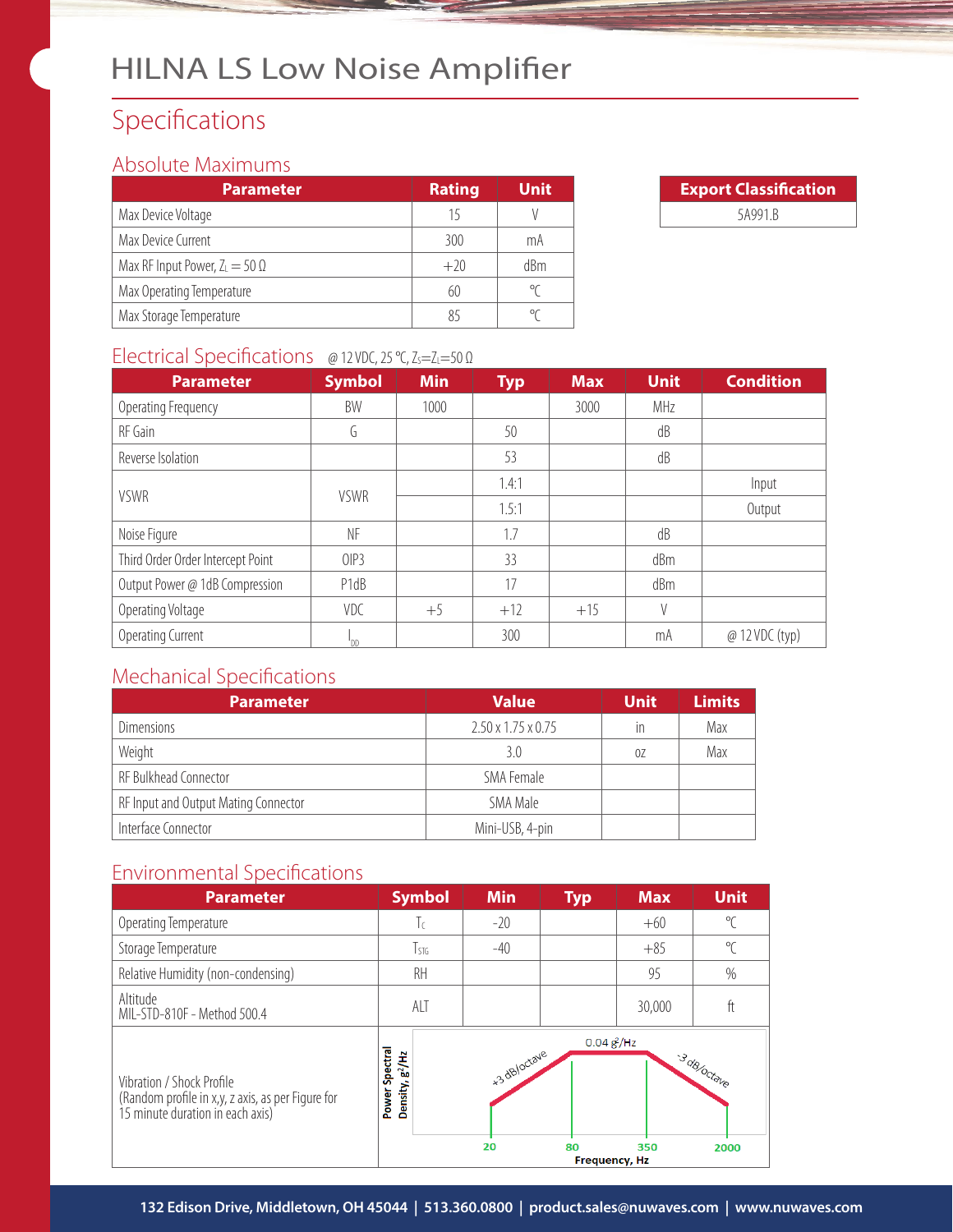#### Performance Plots



Noise Figure

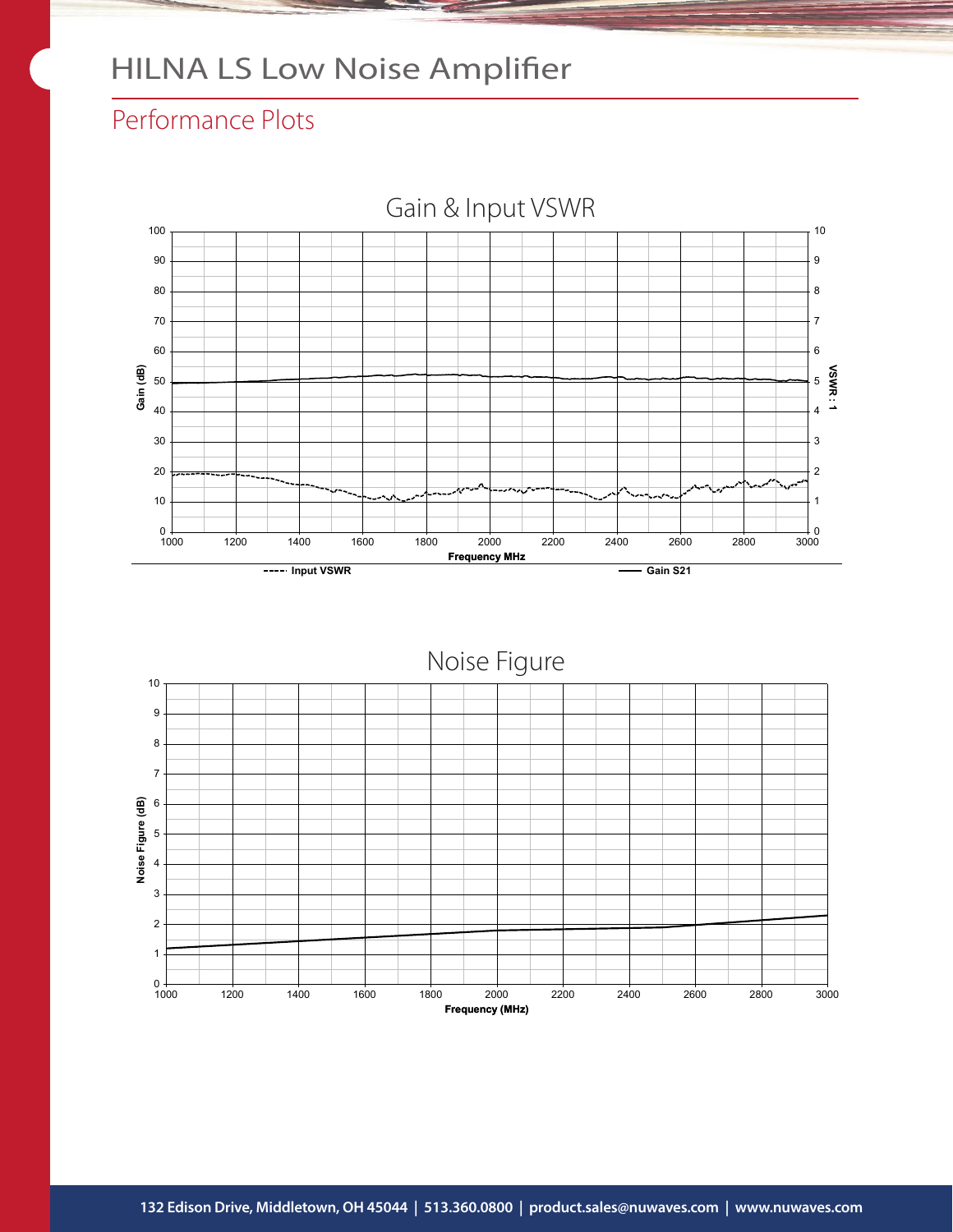#### Performance Plots (cont.)



Input Power (dBm) ິສັງ<br>ເສັ້<sub>49</sub><br>ປີ້<sub>49</sub>  $45\begin{array}{c}\n-45\n\end{array}$ 46 47 48 50 51 52 53 54 55 -45 -43 -41 -39 -37 -35 -33 -31 -29 -27 -25 Power Compression $-1.5$ GHz  $-2.5$  GHz  $-2.5$  GHz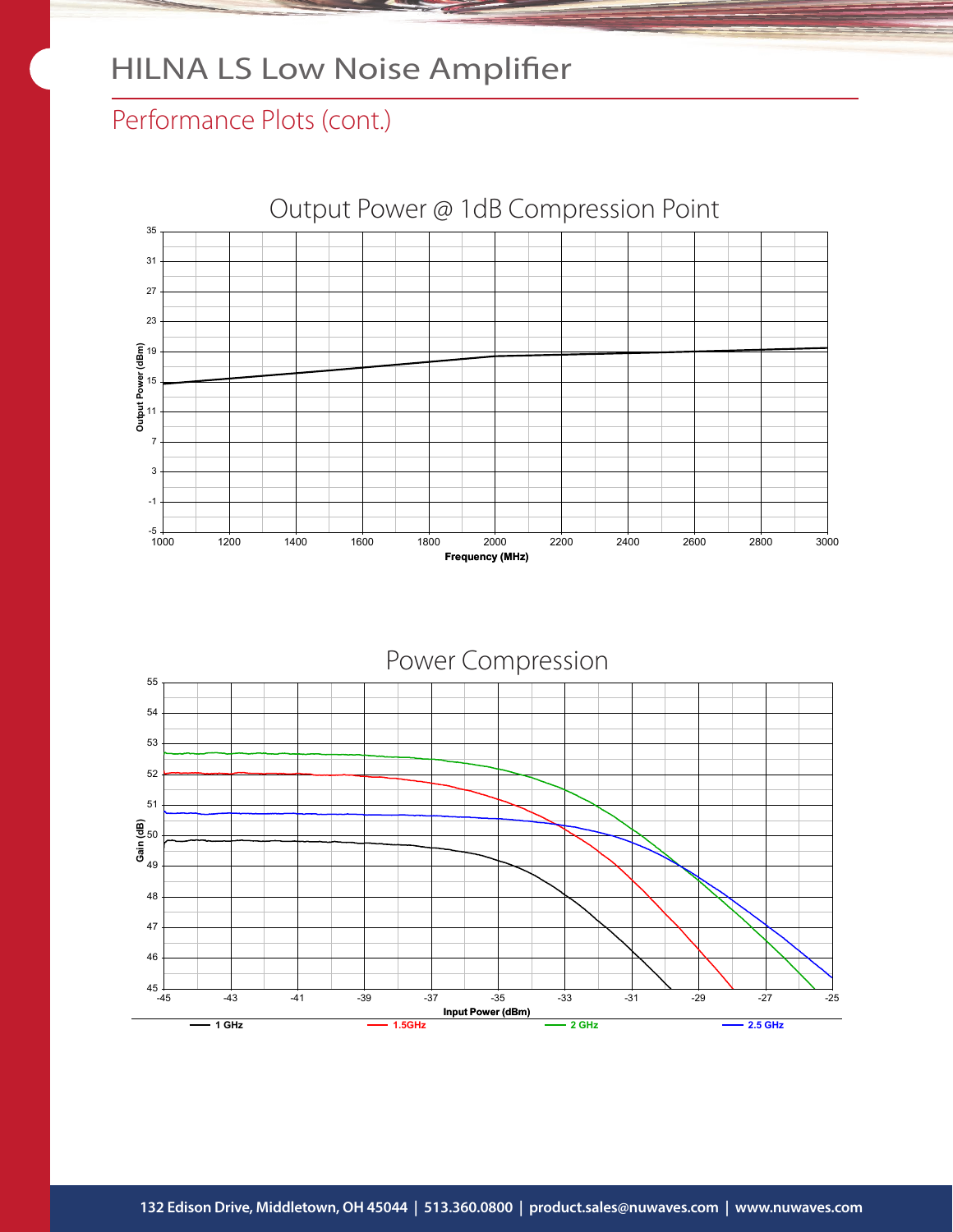#### Performance Plots (cont.)



**132 Edison Drive, Middletown, OH 45044 | 513.360.0800 | product.sales@nuwaves.com | www.nuwaves.com**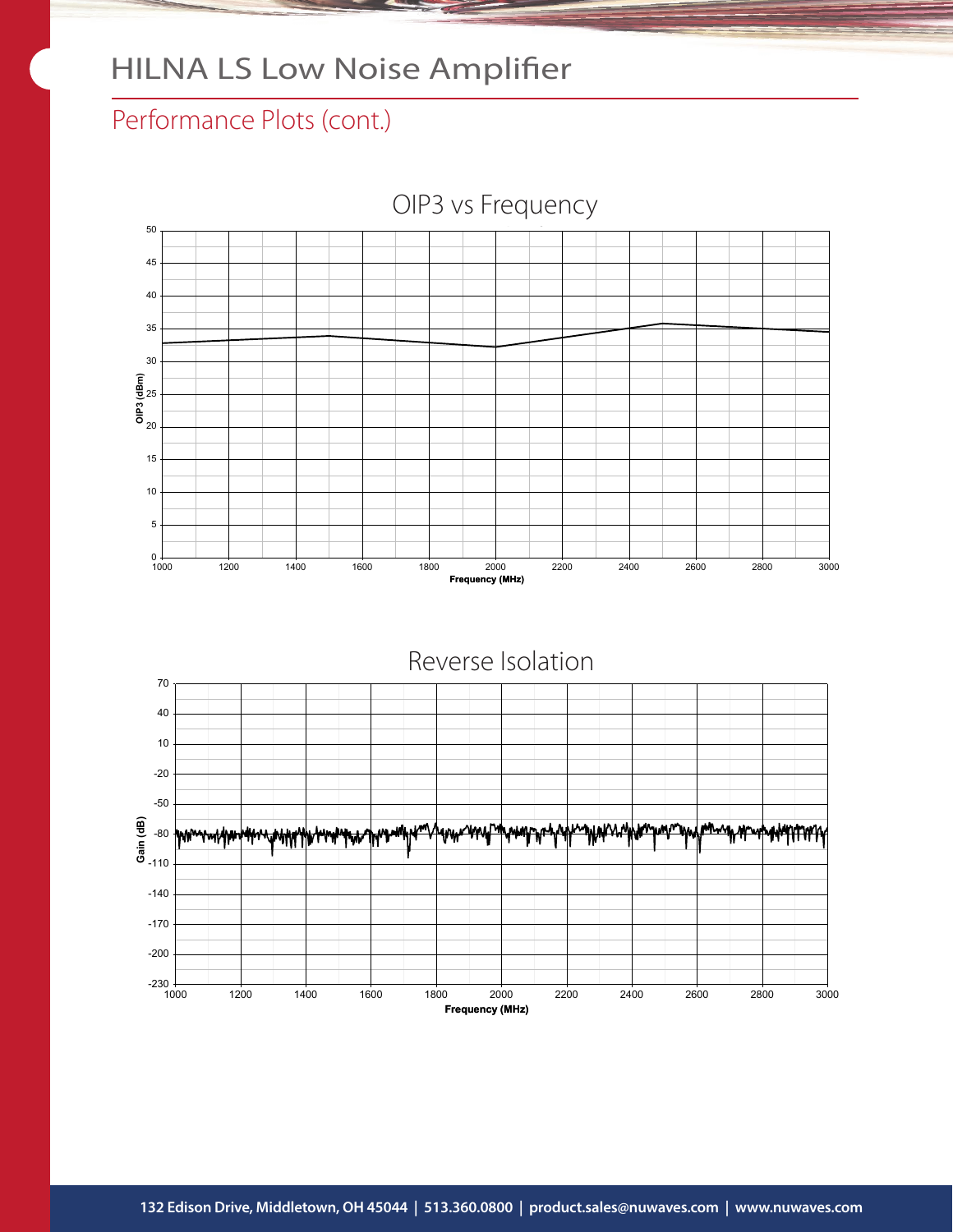#### Performance Plots (cont.)



Stability Measure

Gain vs Temperature